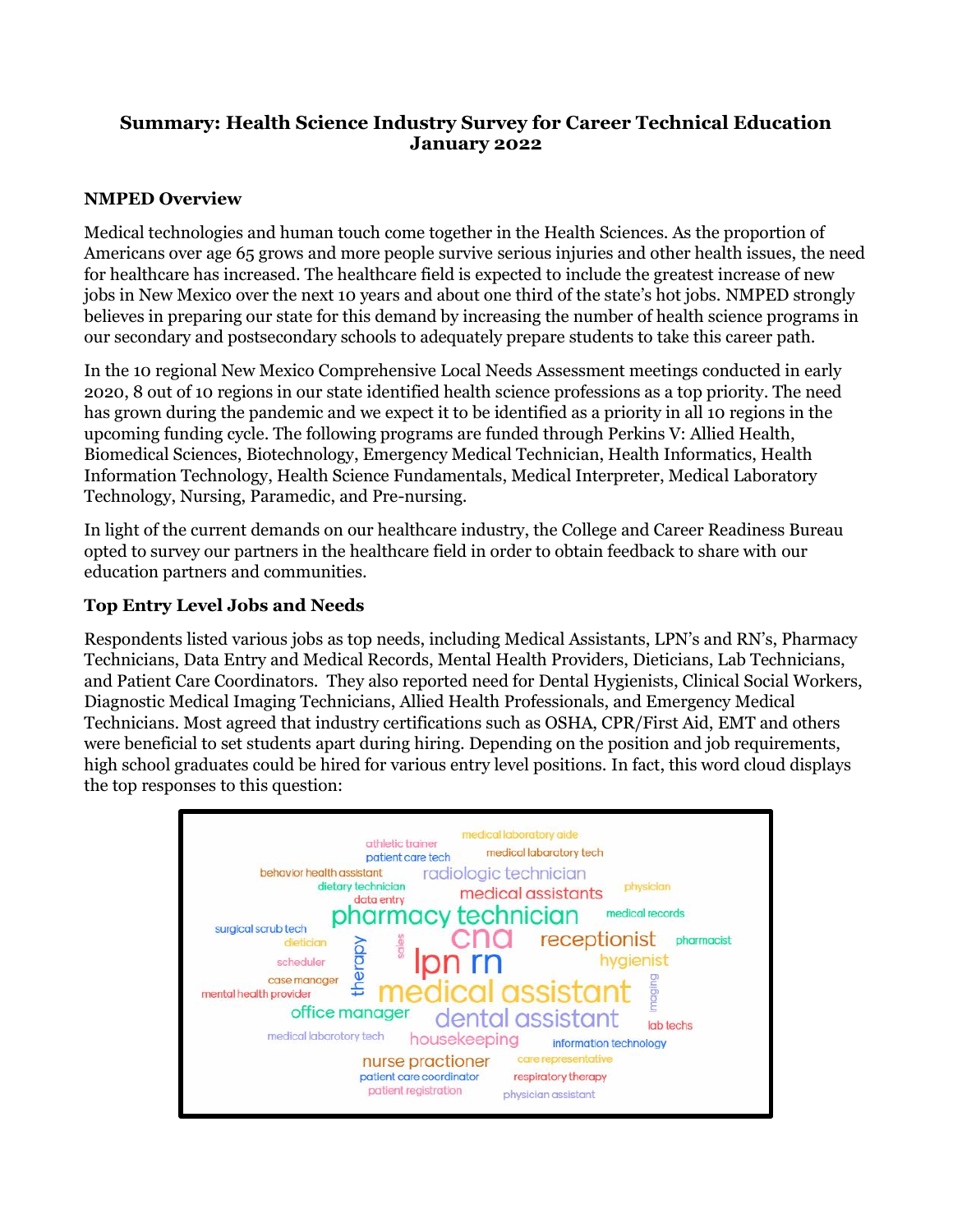## **Hiring Challenges**

Almost every respondent mentioned the biggest challenge at the time is the lack of qualified applicants for various positions, and many also said attracting the right candidate for the right job. Hiring professionals find that often candidates do not fully understand what a specific position would entail. Therefore, they would like to see more career exploration within the field at the secondary and postsecondary level so that students can become more familiar with the specifics of particular occupations, before entering the profession.

Respondents reported that they must look for out-of-state applicants for many jobs, including RNs, Pharmacy Technicians, Dental Hygienists, Lab Technicians, Physician Assistants, and Respiratory Therapists were listed.

## **What can be done to improve high school or postsecondary health science programs and what can your company do to support these programs?**

A common theme in responses to this question was the need for more exposure to the many varied careers within healthcare field, whether it be through guest speakers sharing their experiences and details about their jobs or instructors working with industry to create job shadowing and internship opportunities. Additionally, in order to increase programs and provide opportunities for students, there is a strong need for qualified healthcare instructors. Respondents indicated that without pay incentive for instructors, hiring instructors will continue to pose a challenge. Despite the current demands on healthcare professionals, many expressed their willingness to collaborate with educational institutions to provide training opportunities to our students. They reported a strong desire to build partnerships to strengthen programs and support one another. Most respondents said that they currently offer work-based learning opportunities and want to collaborate with educators. Some currently have partnerships with the educational institutions in their communities, For those that do not, they rely on social media and/or word of mouth.

## **Suggested Recruitment Strategies**

Respondents encouraged educators to provide more exposure to the wide range of career opportunities and jobs within the field, as well as to strive to provide "hands-on" experiences in the various areas when possible. One innovative idea that was expressed was to encourage students in other areas, such as information technology or manufacturing, to consider careers along the same lines within healthcare. Other ideas included increasing tuition assistance and incentives for internship opportunities and building stronger partnerships between industry and educational institutions.

## **Next Steps**

Comprehensive Local Needs Assessment meetings will take place regionally over the next several months, with an emphasis on reviewing existing programs, considering how well programming met the goals of the prior application, and identifying best uses of future CTE funding at both the secondary and postsecondary level. Funding applications will be submitted in late spring for funding awards in Summer 2022. Employers are encouraged to partner with a teacher, principal, district leader, or regional representative to help identify specific practices that will strengthen programs that meet local needs.

If you want more information about providing program-level input for how funds can improve CTE, please reach out to get more involved by contacting any of the PED CCRB Staff.